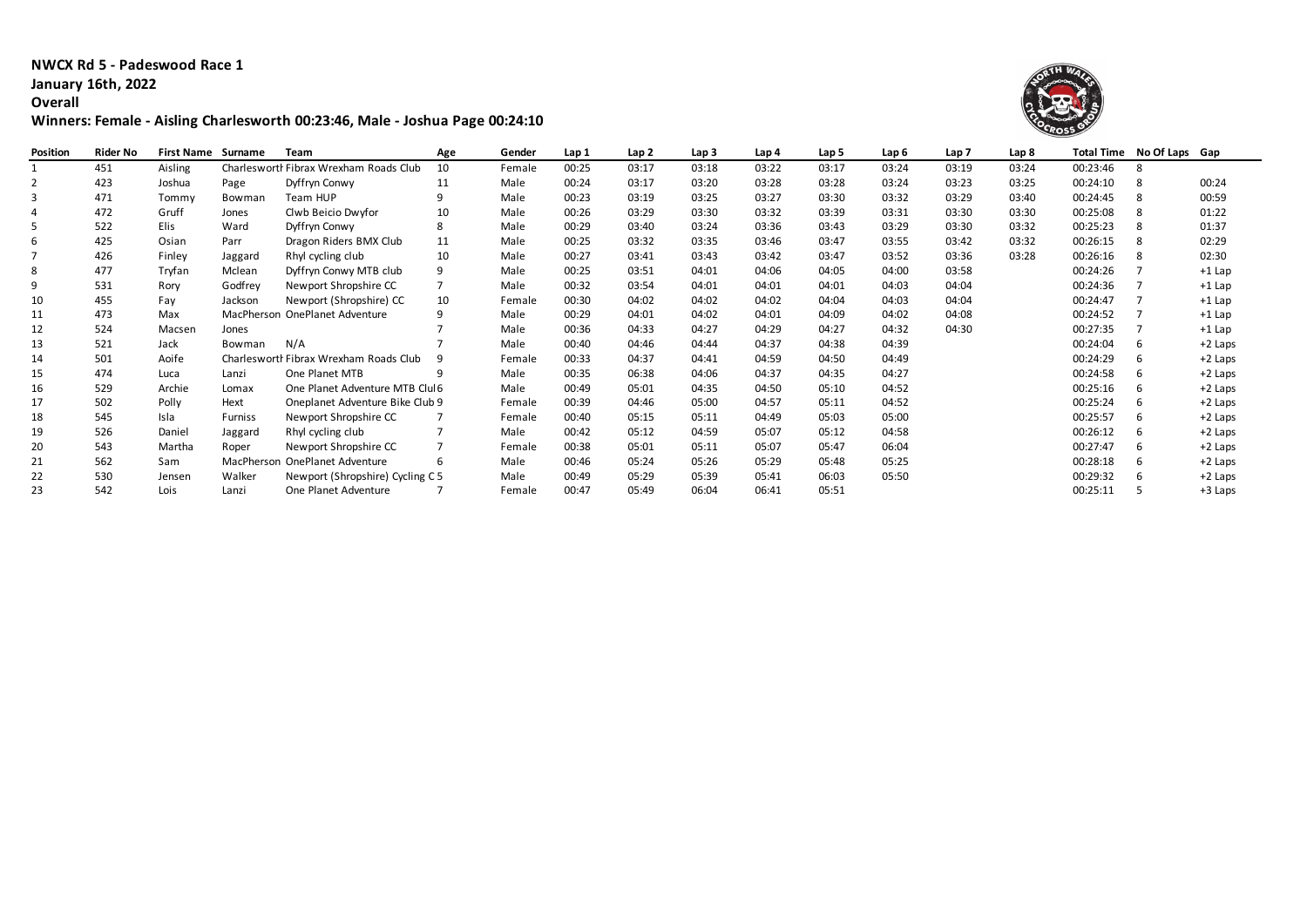**NWCX Rd 5 - Padeswood Race 1 January 16th, 2022 Under 10's (Female) Winner: Aoife Charlesworth 00:24:29**



| Position | Rider No | <b>First Name</b> | Surname | Team                                   | Agr | Gende  | Lap   | Lan 2      | Lap : | Lap 4 | Lap   | Lap 6 | Lap | Lap 8 | <b>Total Time</b> | No Of Laps Gap |                            |
|----------|----------|-------------------|---------|----------------------------------------|-----|--------|-------|------------|-------|-------|-------|-------|-----|-------|-------------------|----------------|----------------------------|
|          | 501      | Aoite             |         | Charlesworth Fibrax Wrexham Roads Club |     | Female | 00:33 | $04:3^{-}$ | 04:41 | 04:59 | 04:50 | 04:49 |     |       | 00:24:29          |                |                            |
|          | 502      | Polly             | Hext    | Oneplanet Adventure Bike Club 9        |     | Female | 00:39 | 04:46      | J5:00 | 04:5  | 05:1: | 04:52 |     |       | 00:25:24          |                | $\bigcap \cdot E$<br>UU.J. |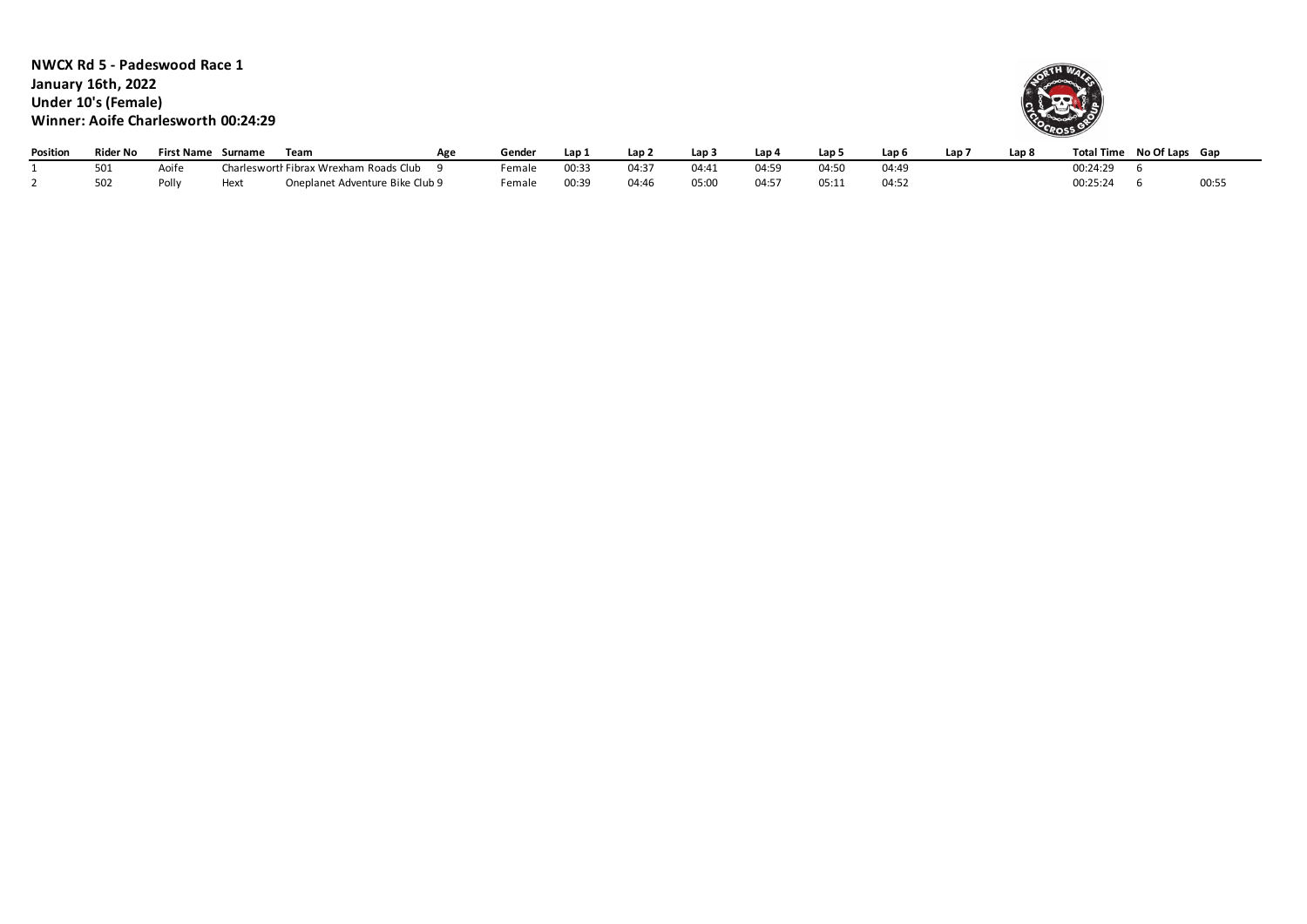**NWCX Rd 5 - Padeswood Race 1 January 16th, 2022 Under 10's (Male) Winner: Tommy Bowman 00:24:45**



| Position | <b>Rider No</b> | <b>First Name</b> | Surname | Team                           | Age | Gender | Lap 1 | Lap <sub>2</sub> | Lap <sub>3</sub> | Lap 4 | Lap 5 | Lap 6 | Lap ' | Lap 8 |          | Total Time No Of Laps Gap |          |
|----------|-----------------|-------------------|---------|--------------------------------|-----|--------|-------|------------------|------------------|-------|-------|-------|-------|-------|----------|---------------------------|----------|
|          | 471             | Tommy             | Bowman  | Team HUP                       |     | Male   | 00:23 | 03:19            | 03:25            | 03:27 | 03:30 | 03:32 | 03:29 | 03:40 | 00:24:45 |                           |          |
|          | 472             | Gruff             | Jones   | Clwb Beicio Dwyfor             | 10  | Male   | 00:26 | 03:29            | 03:30            | 03:32 | 03:39 | 03:31 | 03:30 | 03:30 | 00:25:08 |                           | 00:23    |
|          | 477             | Trvfan            | Mclean  | Dyffryn Conwy MTB club         |     | Male   | 00:25 | 03:51            | 04:01            | 04:06 | 04:05 | 04:00 | 03:58 |       | 00:24:26 |                           | $+1$ Lap |
|          | 473             | Max               |         | MacPherson OnePlanet Adventure |     | Male   | 00:29 | 04:01            | 04:02            | 04:01 | 04:09 | 04:02 | 04:08 |       | 00:24:52 |                           | $+1$ Lap |
|          | 474             | Luca              | Lanzi   | One Planet MTB                 |     | Male   | 00:35 | 06:38            | 04:06            | 04:37 | 04:35 | 04:27 |       |       | 00:24:58 |                           | +2 Laps  |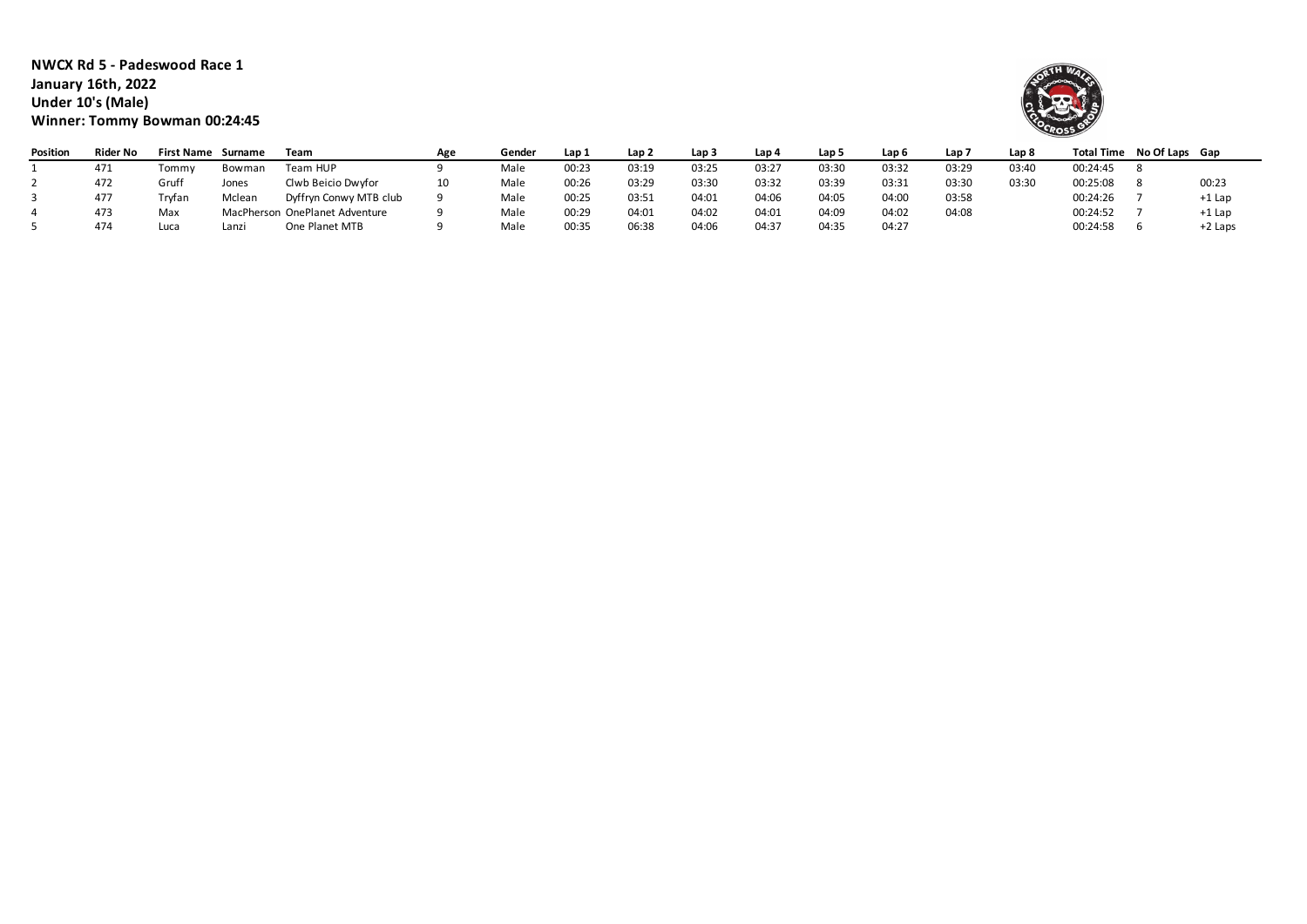**NWCX Rd 5 - Padeswood Race 1 January 16th, 2022 Under 12's (Female) Winner: Aisling Charlesworth 00:23:46**



| Position | <b>Rider No</b> | <b>First Name</b>   | Surname | Team                                 | Gender | Lan   | Lap 2 | Lan   | Lap 4 | Lap   | Lap 6 | Lap   | Lap & | <b>Total Time</b> | No Of Laps Gap |       |
|----------|-----------------|---------------------|---------|--------------------------------------|--------|-------|-------|-------|-------|-------|-------|-------|-------|-------------------|----------------|-------|
|          |                 | aislin <sup>,</sup> | Char    | arlesworth Fibrax Wrexham Roads Club | emale  | 0:25  | 03:17 | 03:18 | 03:22 | 03:17 | 03:24 | 03:19 | 03:2  | 00.23.46          |                |       |
|          | 455             | Fa                  | acksor  | Newport (Shropshire) CC              | ∶emale | 00:30 | 04:02 | 04:02 | 04:02 | 04:04 | 04:03 | 04:04 |       | 00:24:47          |                | ⊥ Lar |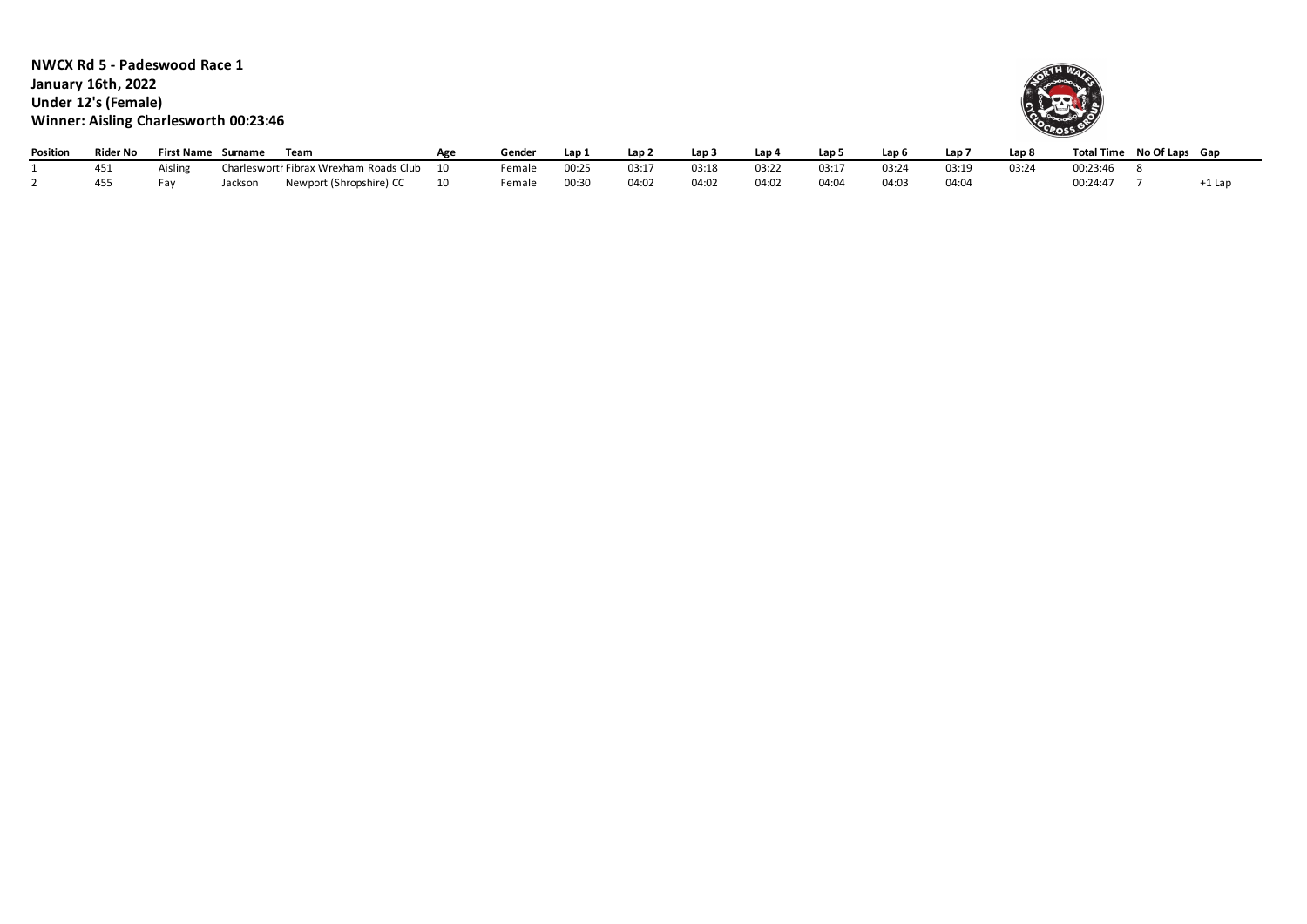**NWCX Rd 5 - Padeswood Race 1 January 16th, 2022 Under 12's (Male) Winner: Joshua Page 00:24:10**



| Position | Rider No |        | First Name Surname | Team                   | Agr | Gender | Lap 1      | Lap 2 | Lap 3 | Lap 4 | Lap 5 | Lap 6 | Lap 7 | Lap <sub>8</sub> |          | Total Time No Of Laps Gap |       |
|----------|----------|--------|--------------------|------------------------|-----|--------|------------|-------|-------|-------|-------|-------|-------|------------------|----------|---------------------------|-------|
|          | 423      | loshua | Page               | Dyffryn Conwy          |     | Male   | 00:24      | 03:1  | 03:20 | 03:28 | 03:28 | 03:24 | 03:23 | 03:25            | 00:24:10 |                           |       |
|          |          | Osiar  | Parr               | Dragon Riders BMX Club |     | Male   | 00:25      | 03:32 | 03:35 | 03:46 | 03:47 | 03:55 | 03:42 | 03:32            | 00:26:15 |                           | 02:05 |
|          |          | Finley | Jaggard            | Rhyl cycling club      |     | Male   | $00:2^{-}$ | 03:41 | 03:43 | 03:42 | 03:47 | 03:52 | 03:36 | 03:28            | 00:26:16 |                           | 02:06 |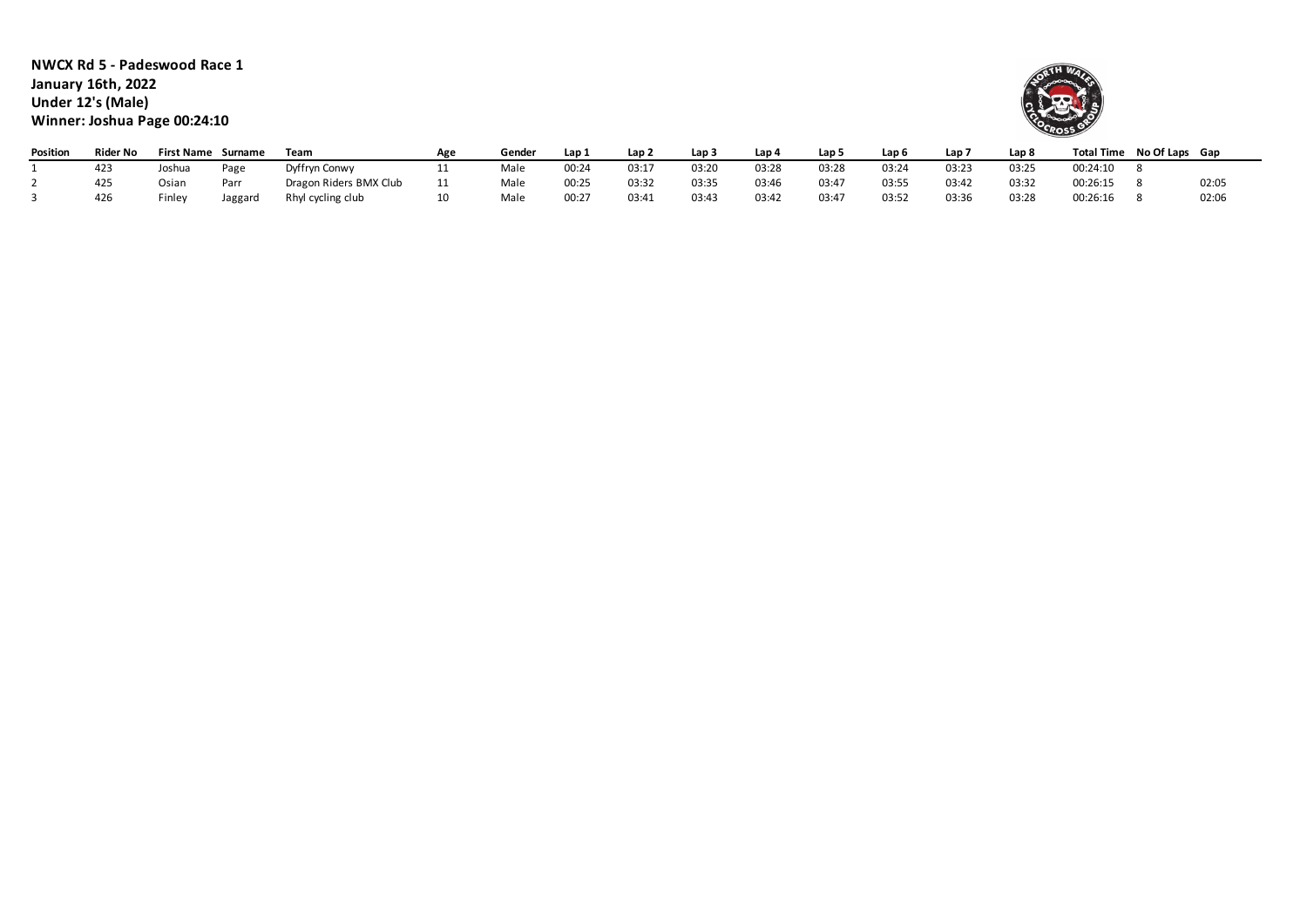**NWCX Rd 5 - Padeswood Race 1 January 16th, 2022 Under 8's (Female) Winner: Isla Furniss 00:25:57**



| <b>Position</b> | Rider No |        | <b>First Name Surname</b> | Team                  | Age | Gender | Lap 1      | Lap 2 | Lap <sub>3</sub> | Lap 4 | Lap 5 | Lap <sub>6</sub> | Lap i | Lap & | <b>Total Time</b> | No Of Laps Gap |       |
|-----------------|----------|--------|---------------------------|-----------------------|-----|--------|------------|-------|------------------|-------|-------|------------------|-------|-------|-------------------|----------------|-------|
|                 | 545      | -Isla  | Furniss                   | Newport Shropshire CC |     | Female | 00:40      | 05:15 | 05:11            | 04:49 | 05:03 | 05:00            |       |       | 00:25:57          |                |       |
|                 | 543      | Martha | Roper                     | Newport Shropshire CC |     | Female | 00:38      | 05:01 | 05:11            | 05:07 | 05:47 | 06:04            |       |       | 00:27:47          |                | 01:50 |
|                 | 542      | Lois   | Lanzi                     | One Planet Adventure  |     | Female | $00:4^{-}$ | 05:49 | 06:04            | 06:41 | 05:51 |                  |       |       | 00:25:11          |                | +1 La |